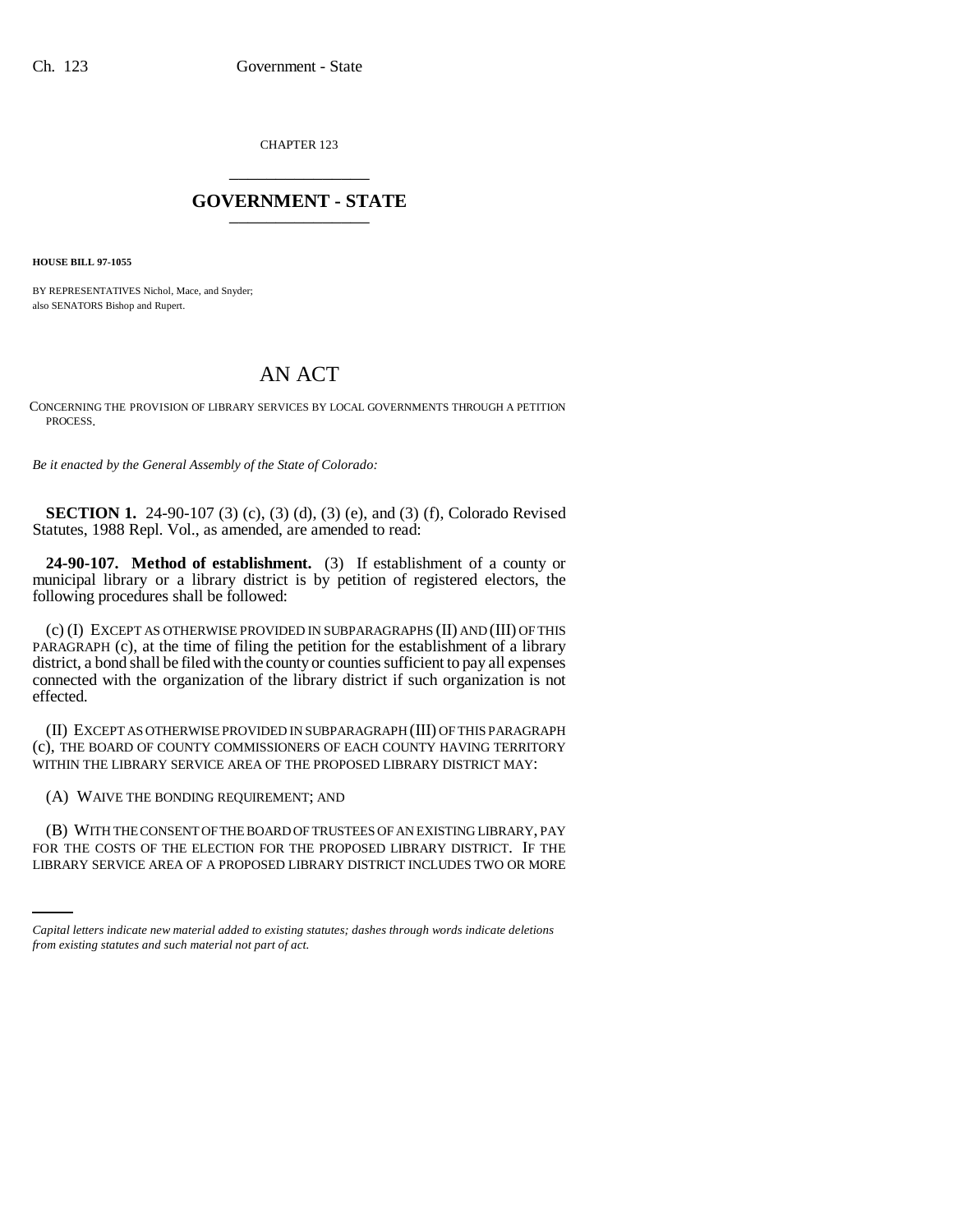COUNTIES, THE COSTS OF ELECTION FOR SUCH LIBRARY DISTRICT TO BE PAID BY ANY COUNTY PURSUANT TO THIS SUB-SUBPARAGRAPH (B) SHALL NOT EXCEED A PERCENTAGE OF SAID COSTS EQUAL TO THE PERCENTAGE THAT THE POPULATION OF THE COUNTY WITHIN THE BOUNDARIES OF THE LIBRARY SERVICE AREA BEARS TO THE TOTAL POPULATION WITHIN THE BOUNDARIES OF SUCH SERVICE AREA.

(III) (A) SUBJECT TO THE PROVISIONS OF SUB-SUBPARAGRAPHS (B) AND (C) OF THIS SUBPARAGRAPH (III), THE BOARD OF COUNTY COMMISSIONERS OF EACH COUNTY HAVING TERRITORY WITHIN THE LIBRARY SERVICE AREA OF THE PROPOSED LIBRARY DISTRICT SHALL PAY NO LESS THAN FIFTY PERCENT OF THE COSTS OF THE ELECTION FOR SUCH LIBRARY DISTRICT IF THE PETITION SUBMITTED PURSUANT TO SUBSECTION (1) OF THIS SECTION CONTAINS SIGNATURES BY REGISTERED ELECTORS RESIDING IN THE PROPOSED LIBRARY DISTRICT IN AN AMOUNT EQUAL TO AT LEAST FIVE PERCENT OF THE TOTAL NUMBER OF VOTES CAST OF ANY PRECINCT IN THE PROPOSED LIBRARY DISTRICT FOR ALL CANDIDATES FOR THE OFFICE OF SECRETARY OF STATE AT THE PREVIOUS GENERAL ELECTION.

(B) PAYMENT OF ELECTION COSTS FOR ANY LIBRARY DISTRICT SHALL NOT BE REQUIRED OF ANY COUNTY UNDER THIS SUBPARAGRAPH (III) MORE THAN ONCE EVERY FOUR YEARS.

(C) IN THE CASE WHERE THE LIBRARY SERVICE AREA OF A PROPOSED LIBRARY DISTRICT INCLUDES TWO OR MORE COUNTIES, THE COSTS OF THE ELECTION FOR SUCH LIBRARY DISTRICT SHALL BE PAID ON A PRORATED BASIS WITH EACH COUNTY WITHIN THE BOUNDARIES OF THE PROPOSED LIBRARY SERVICE AREA PAYING A PERCENTAGE OF SAID COSTS EQUAL TO THE PERCENTAGE THAT THE POPULATION OF THE COUNTY WITHIN THE BOUNDARIES OF THE LIBRARY SERVICE AREA BEARS TO THE TOTAL POPULATION OF SUCH SERVICE AREA.

(d) Upon receipt of such petition, the legislative body or bodies shall either establish the library by resolution or ordinance, in accordance with subsection (2) of this section, or shall submit the question of the establishment of a public library to a vote of the registered electors residing in the proposed library service area IN ACCORDANCE WITH THE FOLLOWING PROVISIONS: at the next municipal election held thereafter, in the case of a municipal library, or at the next general election held thereafter, in the case of a library district or county library, so long as such petition has been received by such legislative body or bodies more than ninety days preceding such election.

(I) IN THE CASE OF A MUNICIPAL LIBRARY, SUCH ELECTION SHALL BE HELD IN ACCORDANCE WITH ARTICLE 10 OF TITLE 31, C.R.S., AND SECTION 20 OF ARTICLE X OF THE STATE CONSTITUTION, AND SHALL BE HELD ON THE DATE OF THE STATE BIENNIAL GENERAL ELECTION, THE FIRST TUESDAY IN NOVEMBER IN ODD-NUMBERED YEARS, OR THE MUNICIPAL REGULAR ELECTION, WHICHEVER IS EARLIEST; EXCEPT THAT SUCH PETITION SHALL BE FILED AT LEAST NINETY DAYS BEFORE SUCH ELECTION.

(II) IN THE CASE OF A LIBRARY DISTRICT OR COUNTY LIBRARY, SUCH ELECTION SHALL BE HELD IN ACCORDANCE WITH ARTICLES 1 TO 13 OF TITLE 1, C.R.S., AND SECTION 20 OF ARTICLE X OF THE STATE CONSTITUTION, AND SHALL BE HELD ON THE DATE OF THE STATE BIENNIAL GENERAL ELECTION OR THE FIRST TUESDAY IN NOVEMBER IN ODD-NUMBERED YEARS, WHICHEVER IS EARLIEST; EXCEPT THAT SUCH